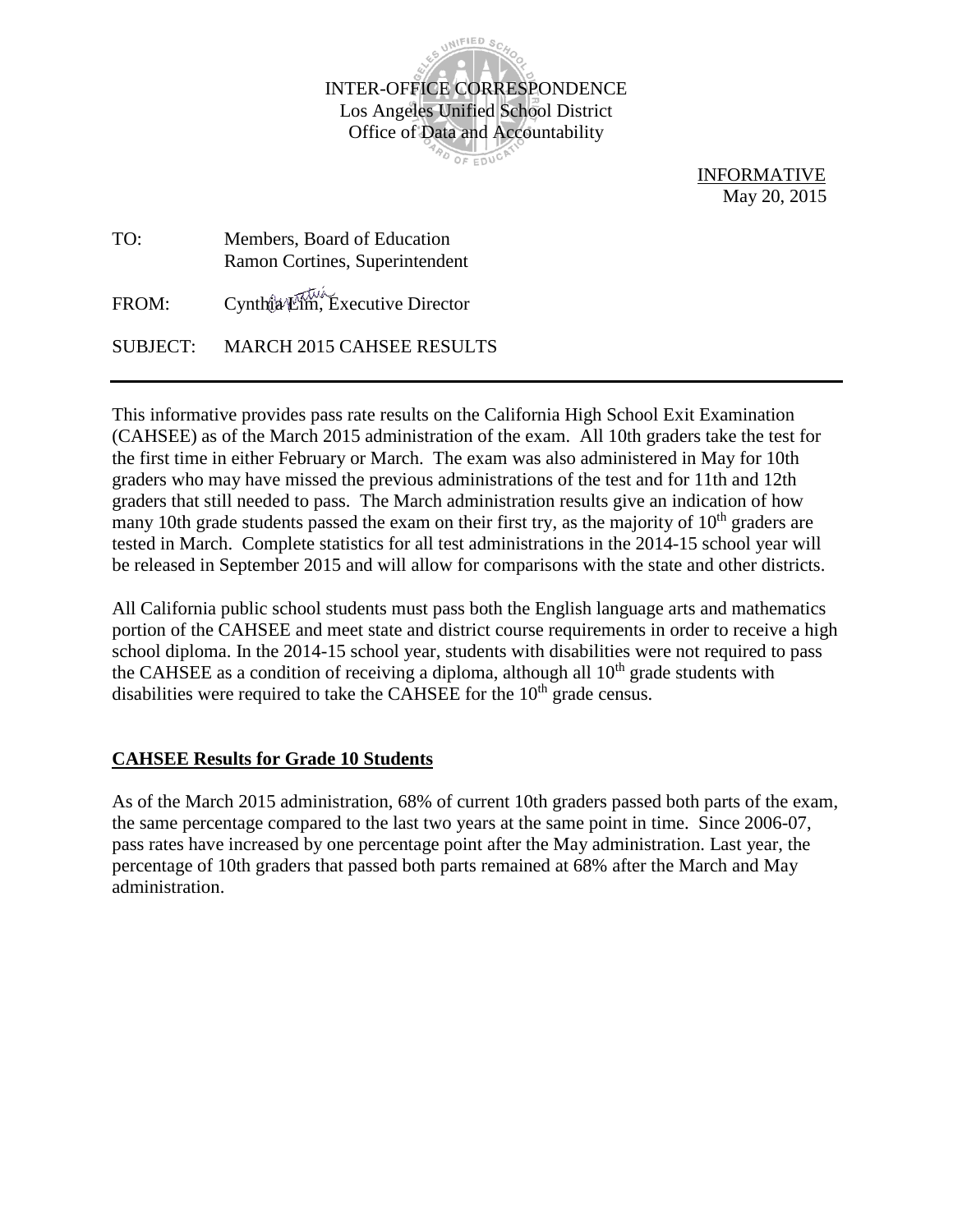Figure 1: Percentage of 10<sup>th</sup> Graders Passing Both Parts of CAHSEE on First Try 2003-04 to 2014-15



\*March administration results not available for earlier years.

Since the March 2007 school year, the pass rates have increased from 51% to 68%. Compared to the previous year, the percentage of  $10<sup>th</sup>$  graders passing both parts remained constant at 68%. Pass rates increased for females, Asian students and English Learners. Pass rates were constant for African-American and reclassified English Learners. All other subgroups decreased by one or more percentage points.

|                                   | March<br>2007 | March<br>2008   | March<br>2009 | March<br>2010 | March<br>2011 | March<br>2012 | March<br>2013 | March<br>2014 | March<br>2015 |
|-----------------------------------|---------------|-----------------|---------------|---------------|---------------|---------------|---------------|---------------|---------------|
| <b>ALL Students</b>               | 51            | 56              | 59            | 61            | 65            | 66            | 68            | 68            | 68            |
| <b>GENDER</b>                     |               |                 |               |               |               |               |               |               |               |
| Male                              | 50            | 54              | 58            | 59            | 63            | 64            | 65            | 65            | 64            |
| Female                            | 53            | 58              | 61            | 63            | 67            | 69            | 70            | 70            | 71            |
| <b>ETHNICITY</b>                  |               |                 |               |               |               |               |               |               |               |
| African American                  | 43            | 44              | 50            | 53            | 54            | 56            | 58            | 57            | 57            |
| Asian                             | 81            | 82              | 85            | 87            | 88            | 89            | 85            | 86            | 89            |
| Latino                            | 47            | 53              | 56            | 58            | 62            | 64            | 66            | 67            | 66            |
| White                             | 79            | 80              | 81            | 82            | 83            | 84            | 84            | 83            | 81            |
| English Learner                   | 15            | 19              | 20            | 21            | 23            | 22            | 19            | 17            | 19            |
| <b>Reclassified ELs</b>           | 69            | 74              | 77            | 78            | 81            | 81            | 81            | 79            | 79            |
| <b>Students with Disabilities</b> | 9             | $\overline{13}$ | 15            | 17            | 17            | 17            | 19            | 20            | $ 9\rangle$   |

Table 2: Percentage of 10<sup>th</sup> Graders Passing Both Parts of CAHSEE on First Try as of March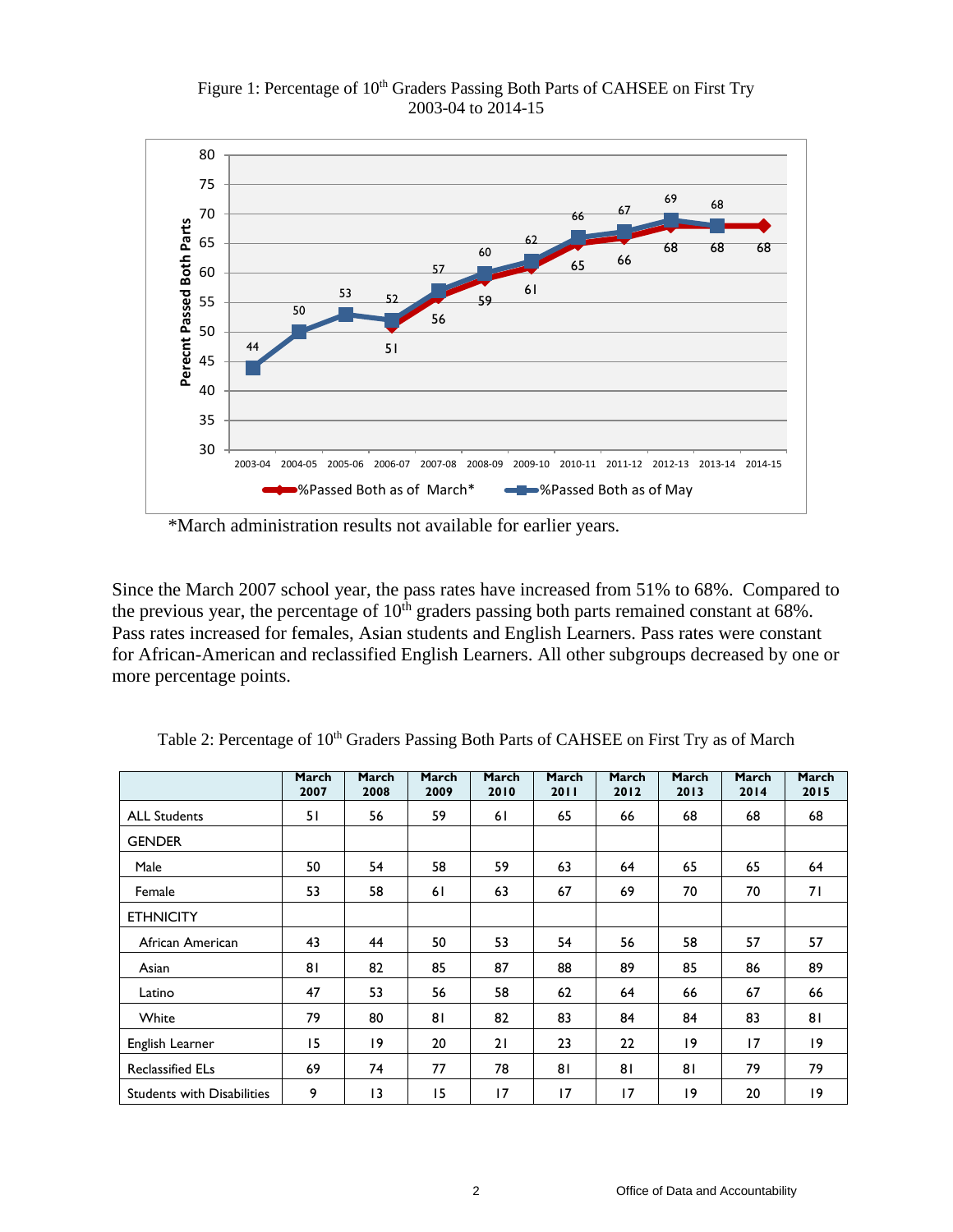Table 3 displays the schools with the highest and lowest pass rates among comprehensive senior high schools. Harbor Teacher Prep had  $100\%$  of their  $10<sup>th</sup>$  graders pass both parts, followed by Valley Alternative Magnet at 98%. Pass rates equaled or exceeded 90% for eleven other schools.

Nine schools had pass rates lower than 44%. LA Teacher Prep Academy had the lowest rate at 24%, followed by Early College Academy and Angelou Fine and Performing Arts.

| Locn                      | <b>ESC</b> | <b>BD</b>      | Name                        | March<br>2009               | March<br>2010            | March<br>2011            | March<br>2012            | March<br>2013 | March<br>2014 | March<br>2015 | Mar<br>2015<br><b>Tested</b> | 1 Year<br>Change |
|---------------------------|------------|----------------|-----------------------------|-----------------------------|--------------------------|--------------------------|--------------------------|---------------|---------------|---------------|------------------------------|------------------|
| <b>HIGHEST PASS RATES</b> |            |                |                             |                             |                          |                          |                          |               |               |               |                              |                  |
| 8518                      | S          | 7              | <b>HARBOR TCHR PREP ACD</b> | 99%                         | 100%                     | 100%                     | 100%                     | 98%           | 99%           | 100%          | 122                          | 1%               |
| 7390                      | N          | 3              | <b>VALLEY ALTERN MAG</b>    | 85%                         | 91%                      | 92%                      | 91%                      | 93%           | 92%           | 98%           | 48                           | 6%               |
| 8760                      | W          | 1              | MIDDLE COLLEGE HS           | 87%                         | 91%                      | 85%                      | 94%                      | 92%           | 89%           | 97%           | 103                          | 8%               |
| 8741                      | W          | $\mathbf{1}$   | <b>LACES MAG</b>            | 94%                         | 98%                      | 98%                      | 97%                      | 98%           | 98%           | 96%           | 225                          | $-2%$            |
| 7751                      | XP         | 2              | ROOSEVELT SH MAGNET         | $\mathcal{L}_{\mathcal{F}}$ | $\overline{\phantom{a}}$ | 83%                      | 91%                      | 92%           | 94%           | 95%           | 117                          | 1%               |
| 8754                      | Ε          | 2              | <b>BRAVO MEDICAL MAG</b>    | 87%                         | 91%                      | 94%                      | 93%                      | 95%           | 92%           | 93%           | 441                          | 1%               |
| 8738                      | E          | $\overline{2}$ | <b>DOWNTWN BUSINESS MAG</b> | 78%                         | 81%                      | 86%                      | 84%                      | 93%           | 91%           | 93%           | 227                          | 2%               |
| 8842                      | N          | 3              | <b>SOCES MAG</b>            | 94%                         | 95%                      | 93%                      | 86%                      | 98%           | 94%           | 92%           | 273                          | $-2%$            |
| 7137                      | W          | $\mathbf{1}$   | 32ND/USC PER ART MAG        | 86%                         | 80%                      | 83%                      | 90%                      | 89%           | 86%           | 92%           | 84                           | 6%               |
| 7656                      | XP         | $\overline{7}$ | CARSON ACAD MED ARTS        | $\overline{a}$              | $\sim$ $\sim$            | Ξ.                       | $\overline{a}$           | 78%           | 90%           | 92%           | 95                           | 2%               |
| 8727                      | S          | 7              | KING-DREW MED MAG           | 77%                         | 82%                      | 84%                      | 83%                      | 93%           | 92%           | 91%           | 358                          | $-1%$            |
| 8558                      | N          | 3              | PEARL JOURN/COMM MAG        | $\overline{\phantom{a}}$    | 82%                      | 94%                      | 92%                      | 91%           | 90%           | 90%           | 98                           | 0%               |
| 8853                      | E          | $\overline{2}$ | ORTHOPAEDIC HOSP MAG        | 87%                         | 79%                      | 85%                      | 89%                      | 90%           | 91%           | 90%           | 201                          | $-1%$            |
|                           |            |                |                             |                             | <b>LOWEST PASS RATES</b> |                          |                          |               |               |               |                              |                  |
| 8714                      | XP         | 5              | JEFFERSON SH                | 43%                         | 43%                      | 50%                      | 44%                      | 48%           | 62%           | 44%           | 263                          | $-18%$           |
| 7666                      | XP         | $\mathbf{1}$   | <b>HAWKINS SH RISE</b>      | $\overline{a}$              | --                       | $\overline{a}$           | $\overline{\phantom{a}}$ | 36%           | 41%           | 44%           | 124                          | 3%               |
| 8093                      | XP         | 6              | <b>SUN VALLEY SH</b>        | $\overline{\phantom{a}}$    | 55%                      | 64%                      | 50%                      | 50%           | 48%           | 44%           | 131                          | -4%              |
| 8736                      | XP         | 1              | <b>LOS ANGELES SH</b>       | 48%                         | 60%                      | 61%                      | 60%                      | 59%           | 50%           | 42%           | 379                          | $-8%$            |
| 8596                      | XP         | 1              | <b>CRENSHAW STEMM MAG</b>   | 35%                         | 43%                      | 42%                      | 38%                      | 43%           | 42%           | 40%           | 253                          | $-2%$            |
| 7667                      | XP         | 7              | <b>DYMALLY SH</b>           | $\overline{\phantom{a}}$    | --                       | --                       | $\overline{\phantom{a}}$ | 43%           | 52%           | 39%           | 199                          | $-13%$           |
| 7722                      | E          | 7              | ANGELOU COMM FN ARTS        | $\overline{\phantom{a}}$    | --                       | $\overline{\phantom{a}}$ | 45%                      | 55%           | 58%           | 37%           | 292                          | $-21%$           |
| 8710                      | XP         | 2              | <b>EARLY COLLEGE ACAD</b>   | $\overline{\phantom{a}}$    | $- -$                    | --                       | $\sim$                   |               | 52%           | 32%           | 37                           | $-20%$           |
| 8210                      | XP         | $\overline{2}$ | <b>BELMONT SH LA TCH PR</b> | 30%                         | 39%                      | 39%                      | 67%                      | 38%           | 23%           | 24%           | 68                           | 1%               |

Table 3: Comprehensive High Schools with the Highest and Lowest Percentage of 10th Graders Who Passed Both Parts of CAHSEE

Table 4 displays the schools with the highest and lowest percentage point gains from the previous year. Roosevelt ESP had a 27 percentage point gain, although only 28 students were tested. Sotomayor LA River Academy, Contreras LC Business and Tourism and Bernstein STEM had double digit gains.

Ten high schools decreased the percentage of students passing by more than 10 percentage points. Elizabeth LC, Angelou Fine and Performing Arts and Early College Academy decreased by 20 or more percentage points.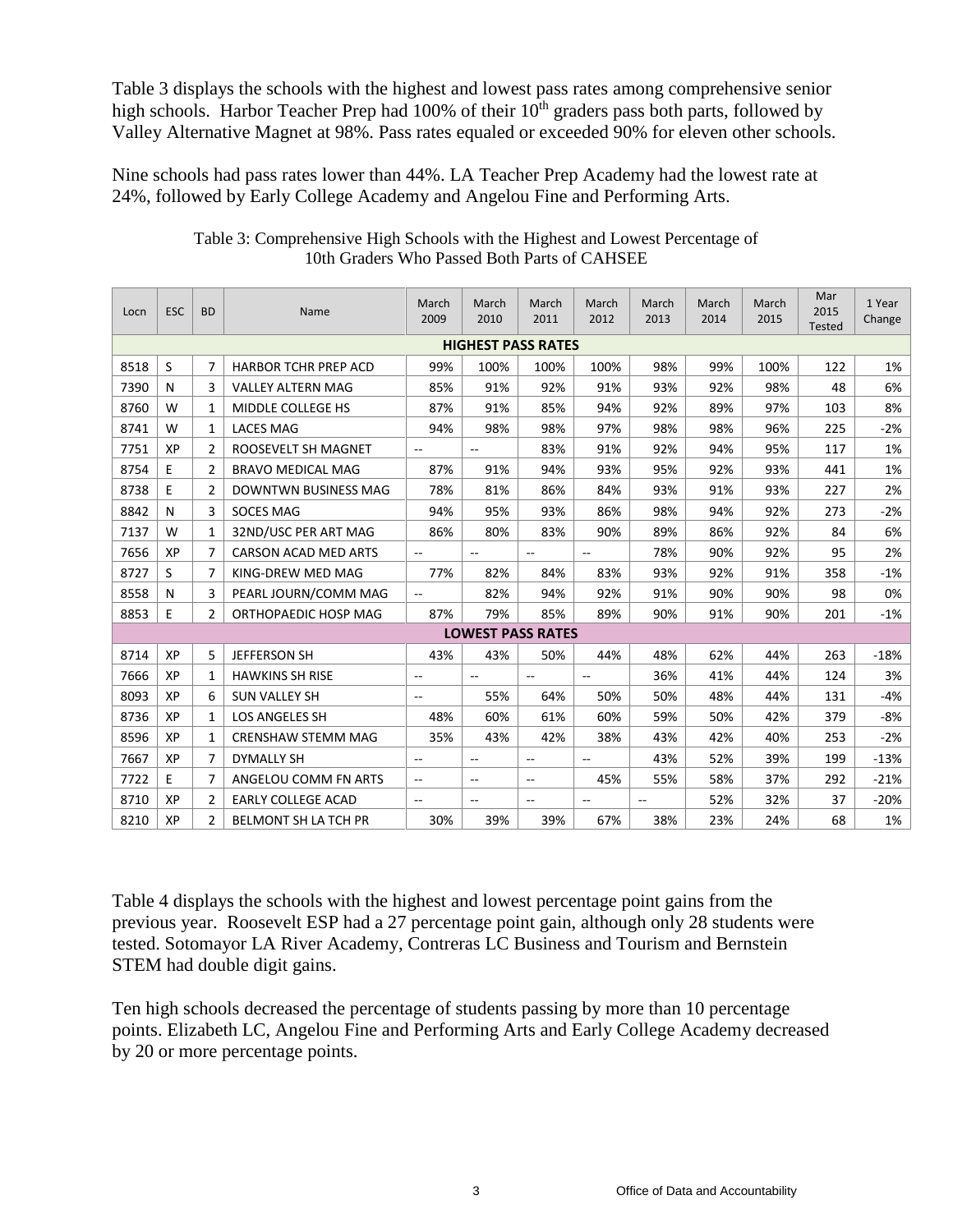| Locn | ESC                                      | <b>BD</b>      | Name                       | March<br>2009            | March<br>2010                           | March<br>2011            | March<br>2012            | March<br>2013  | March<br>2014 | March<br>2015 | Mar<br>2015<br><b>Tested</b> | 1 Year<br>Change |
|------|------------------------------------------|----------------|----------------------------|--------------------------|-----------------------------------------|--------------------------|--------------------------|----------------|---------------|---------------|------------------------------|------------------|
|      | <b>HIGHEST GROWTH FROM PREVIOUS YEAR</b> |                |                            |                          |                                         |                          |                          |                |               |               |                              |                  |
| 7750 | E                                        | $\overline{2}$ | ROOSEVELT SH ESP           | $\sim$                   | $\overline{\phantom{a}}$                | 53%                      | 60%                      | 61%            | 59%           | 86%           | 28                           | 27%              |
| 8577 | XP                                       | 5              | SOTOMAYOR LA LARS          | $\sim$                   | $\overline{\phantom{a}}$                | $-$                      | 56%                      | 52%            | 49%           | 64%           | 92                           | 15%              |
| 8517 | XP                                       | 2              | <b>CONTRERAS BUS TOUR</b>  | 61%                      | 63%                                     | 67%                      | 68%                      | 63%            | 69%           | 82%           | 104                          | 13%              |
| 7734 | XP                                       | 4              | <b>BERNSTEIN SH STEM</b>   | $\sim$                   | $\sim$ $\sim$                           | $\overline{\phantom{a}}$ | $\overline{\phantom{a}}$ | 66%            | 75%           | 85%           | 149                          | 10%              |
| 8843 | XP                                       | 6              | SAN FERNANDO SH            | 51%                      | 63%                                     | 70%                      | 65%                      | 64%            | 61%           | 70%           | 800                          | 9%               |
| 8611 | XP                                       | 2              | <b>MENDEZ SH</b>           | --                       | 45%                                     | 60%                      | 57%                      | 70%            | 70%           | 78%           | 96                           | 8%               |
| 8760 | W                                        | 1              | MIDDLE COLLEGE HS          | 87%                      | 91%                                     | 85%                      | 94%                      | 92%            | 89%           | 97%           | 103                          | 8%               |
| 8529 | XP                                       | 7              | <b>BANNING SH</b>          | 61%                      | 63%                                     | 68%                      | 66%                      | 72%            | 72%           | 80%           | 361                          | 8%               |
|      |                                          |                |                            |                          | <b>LOWEST GROWTH FROM PREVIOUS YEAR</b> |                          |                          |                |               |               |                              |                  |
| 8814 | N                                        | 6              | <b>RESEDA SH</b>           | 72%                      | 74%                                     | 80%                      | 75%                      | 83%            | 75%           | 65%           | 456                          | $-10%$           |
| 8683 | N                                        | 3              | <b>GRANT SH</b>            | 63%                      | 66%                                     | 65%                      | 72%                      | 72%            | 74%           | 63%           | 463                          | $-11%$           |
| 8600 | XP                                       | 1              | <b>DORSEY SH</b>           | 41%                      | 40%                                     | 45%                      | 53%                      | 53%            | 57%           | 45%           | 289                          | $-12%$           |
| 7667 | XP                                       | 7              | <b>DYMALLY SH</b>          | $\sim$                   | $\overline{\phantom{a}}$                | $-$                      | $\overline{\phantom{a}}$ | 43%            | 52%           | 39%           | 199                          | $-13%$           |
| 7752 | XP                                       | $\overline{2}$ | SOLIS LEARNING ACAD        | $\overline{\phantom{a}}$ | $\overline{\phantom{a}}$                | $\overline{\phantom{a}}$ | $- -$                    | $\overline{a}$ | 61%           | 48%           | 75                           | $-13%$           |
| 7775 | XP                                       | $\overline{2}$ | <b>TORRES HUM/ART/TECH</b> | $\overline{\phantom{a}}$ | $\overline{\phantom{a}}$                | 44%                      | 55%                      | 50%            | 63%           | 48%           | 110                          | $-15%$           |
| 8714 | XP                                       | 5              | <b>JEFFERSON SH</b>        | 43%                      | 43%                                     | 50%                      | 44%                      | 48%            | 62%           | 44%           | 263                          | $-18%$           |
| 8710 | XP                                       | 2              | <b>EARLY COLLEGE ACAD</b>  | $-$                      | $-$                                     | $-$                      | $-$                      | $\overline{a}$ | 52%           | 32%           | 37                           | $-20%$           |
| 7722 | E                                        | 7              | ANGELOU COMM FN ARTS       | $\sim$                   | $\sim$ $\sim$                           | $\overline{\phantom{a}}$ | 45%                      | 55%            | 58%           | 37%           | 292                          | $-21%$           |
| 3548 | S                                        | 5              | <b>ELIZABETH LC</b>        | 65%                      | 72%                                     | 80%                      | 79%                      | 85%            | 78%           | 56%           | 197                          | $-22%$           |

## Table 4: Schools with the Highest and Lowest Percentage Point Change from Previous Year 10th Graders Who Passed Both Parts of CAHSEE

## **CAHSEE Results for Grade 11 Students**

The percentage of 11th graders that have passed CAHSEE decreased from 80% to 77% compared to the prior year. Pass rates decreased for all major subgroups.

Table 5: Cumulative Pass Rates for 11<sup>th</sup> Graders Passing Both Parts of CAHSEE as of March

| <b>Ilth Graders</b>               | March<br>2009 | March<br>2010 | March<br>2011 | March<br>2012 | March<br>2013 | March<br>2014 | March<br>2015 |
|-----------------------------------|---------------|---------------|---------------|---------------|---------------|---------------|---------------|
| <b>ALL STUDENTS</b>               | 75            | 76            | 77            | 79            | 79            | 80            | 77            |
| <b>GENDER</b>                     |               |               |               |               |               |               |               |
| Male                              | 73            | 75            | 75            | 78            | 77            | 77            | 74            |
| Female                            | 77            | 77            | 79            | 81            | 81            | 82            | 79            |
| <b>ETHNICITY</b>                  |               |               |               |               |               |               |               |
| African American                  | 64            | 66            | 67            | 68            | 69            | 68            | 66            |
| Asian                             | 91            | 93            | 93            | 93            | 92            | 92            | 87            |
| Latino                            | 73            | 74            | 75            | 79            | 78            | 79            | 78            |
| White                             | 90            | 89            | 90            | 88            | 89            | 86            | 73            |
| English Learner                   | 33            | 34            | 33            | 36            | 31            | 22            | 24            |
| <b>Reclassified ELs</b>           | 91            | 92            | 92            | 94            | 92            | 91            | 89            |
| <b>Students with Disabilities</b> | 25            | 27            | 27            | 29            | 28            | 30            | 28            |